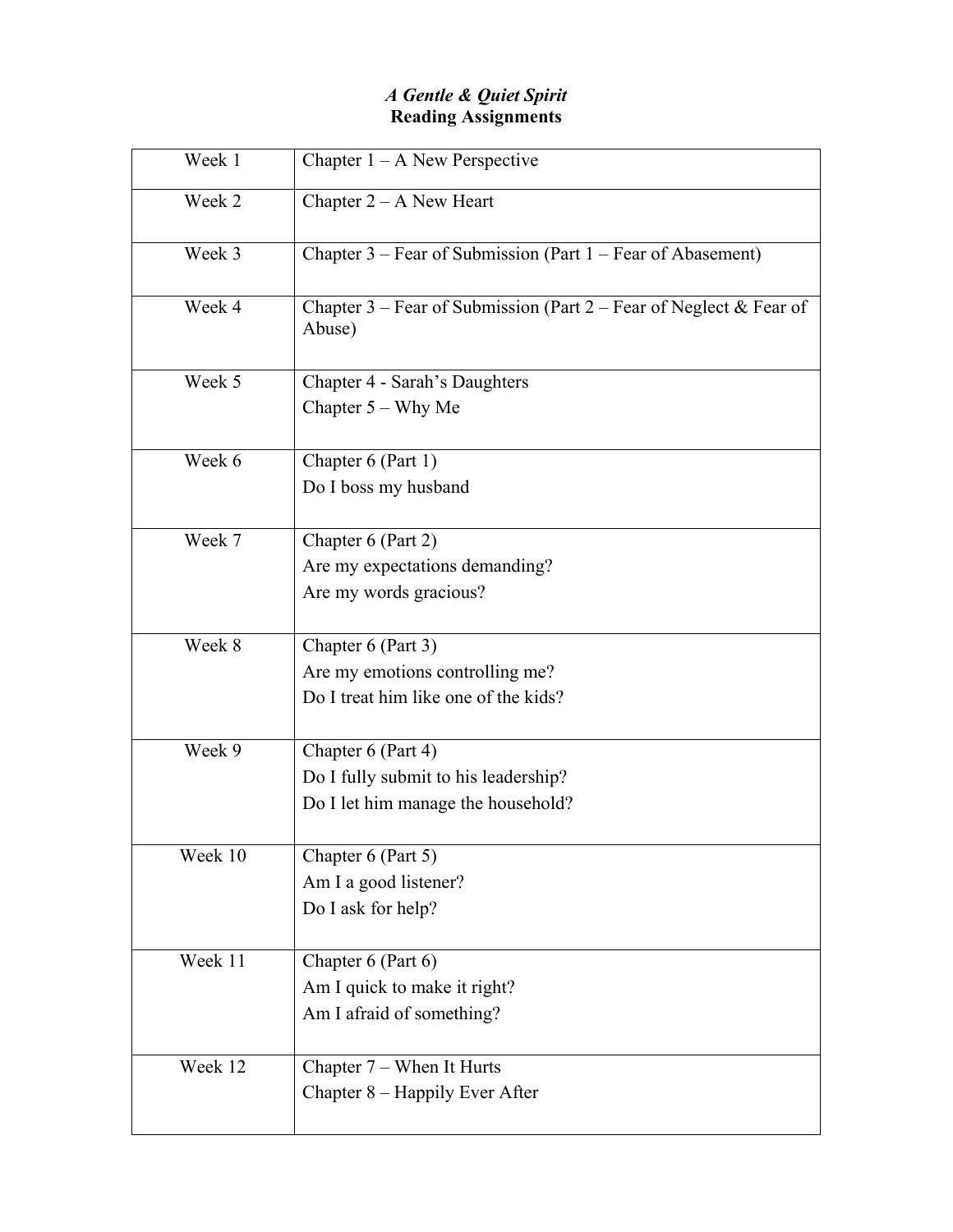### **Week 1: Chapter 1 – A New Perspective**

Class Preparation: Read chapter and prepare points to cover with class.

#### Presentation Suggestions:

Great Worth

 $\overline{a}$ 

Ask the class to list some things that they think God values.

List these on a chalk board (if available). If you don't have one, have everyone list the things suggested by the class on their own paper. [Suggestions: helping the poor, orphans, widows, teaching others about the Bible, etc.]

Review the definition of the Greek word *poluteles* (great worth)*.* 

Next put "a gentle and quiet spirit" at the top of the list.

- Would you have thought a gentle and quiet spirit would have topped the list of the things God values the most?
- How does feeling valued impact you?
- Why do you think God highly values these qualities?
- What will it take for us to change our thinking about these qualities?

### Gentle & Quiet

Review the definition of the Greek word *praus* (gentle).

• Does this definition change your perspective about a gentle woman? If so, how?

Read Matthew 21:5 and Matthew 26:53 – Jesus had incredible power, yet he was "gentle".

What qualities would you need to have this kind of surrender to God?

Read the definition of the Greek word *hesuchios* (quiet).

Read Luke 8:40-56; Mark 6:32-34; Matthew 8:23-26 – Jesus' example of a quite spirit.

- When are times in marriage that it is challenging to have a quiet spirit?
- How important is our faith in being able to grow in a gentle and quiet spirit?

### **Week 2: Chapter 2 – A New Heart**

Class Preparation: Read chapter and prepare points to cover with class.

Presentation Suggestions:

### Reverence:

l

Review the definition of the Greek word *phobos* (reverence).

- How does reverence for God help us in our role as a wife?
- What would "wholesome dread of displeasing God" look like?

 [More thoughts on Uzzah: Read 1 Samuel 7:1-2. We are not told whether Uzzah was a child when the ark of the covenant was brought into his father's house or already a man. But for twenty years, the ark was in his father's house. At some point Uzzah lost his reverence for the ark. In 1 Samuel 6:19, we are told that 70 men died because they looked into the ark. This happened immediately before it was put in Uzzah's father's house. Those deaths may be the reason Uzzah's father wanted it guarded – not to protect the ark, but to protect his family.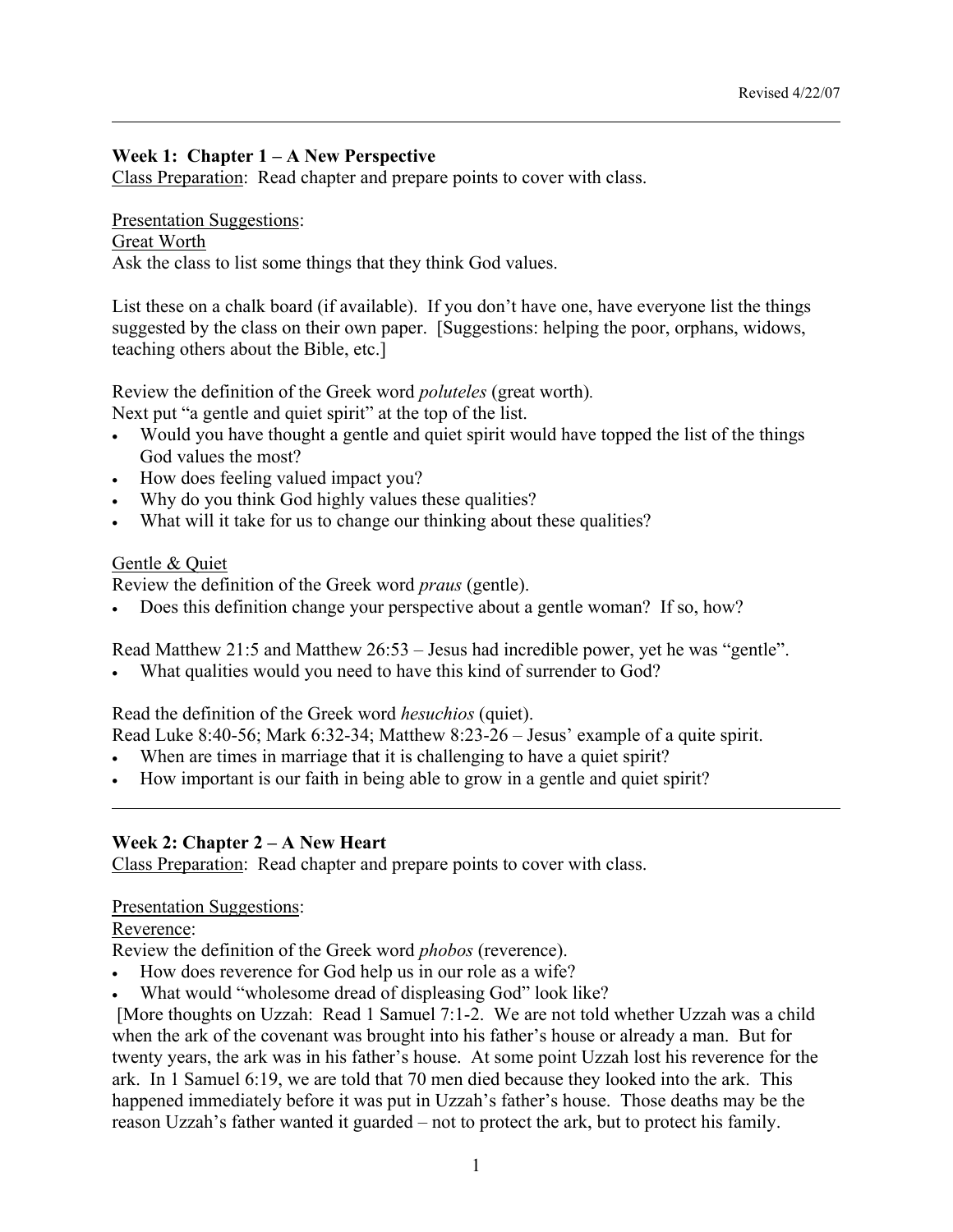We don't know why Uzzah was center stage in this event. Maybe he felt he was entitled to be in the center of this drama, or to get the attention of King David. One thing we do know is that his actions were irreverent (2 Samuel 6:7).

What can we learn from the story of Uzzah?

### Respect:

Review the definition for the Greek word *phobeo* (respect).

- When we have respect for someone, how does that change how we treat them?
- When is it most difficult to respect your husband?

### Purity:

 $\overline{a}$ 

l

• What are some challenges we face to be pure toward our husbands?

## **Week 3: Chapter 3 – Fear of Submission (Part 1 – Fear of Abasement)**

Class Preparation: Read chapter and prepare points to cover with class.

Presentation Suggestions:

### The Fear of Abasement:

Review the definition of the Greek word *hupotasso* (submit).

- How has our culture impacted our view of submission?
- What impact does fear have on us?

Review the definition of *ezer*. Read Deuteronomy 33:26; Psalms 121:2.

- Do you think a wife's role is inferior to a husband's role?
- Do you think Jesus had an inferior role? (Philippians 2:9)
- What are God's promises concerning being humble? [James 4:10; 2 Samuel 22:28]

## **Week 4: Chapter 3 – Fear of Submission (Part 2 – Fear of Neglect and Fear of Abuse)**

Class Preparation: Read chapter and prepare points to cover with class.

### The Fear of Neglect:

Review Esther's story.

- What are the benefits of being vulnerable in your marriage?
- What are the challenges you might face?
- How does gracious communication impact a relationship?
- Can we be gracious and honest at the same time?

## The Fear of Abuse:

• Read Psalms 141:3 and James 1:26. Discuss the challenges we have to guard our words.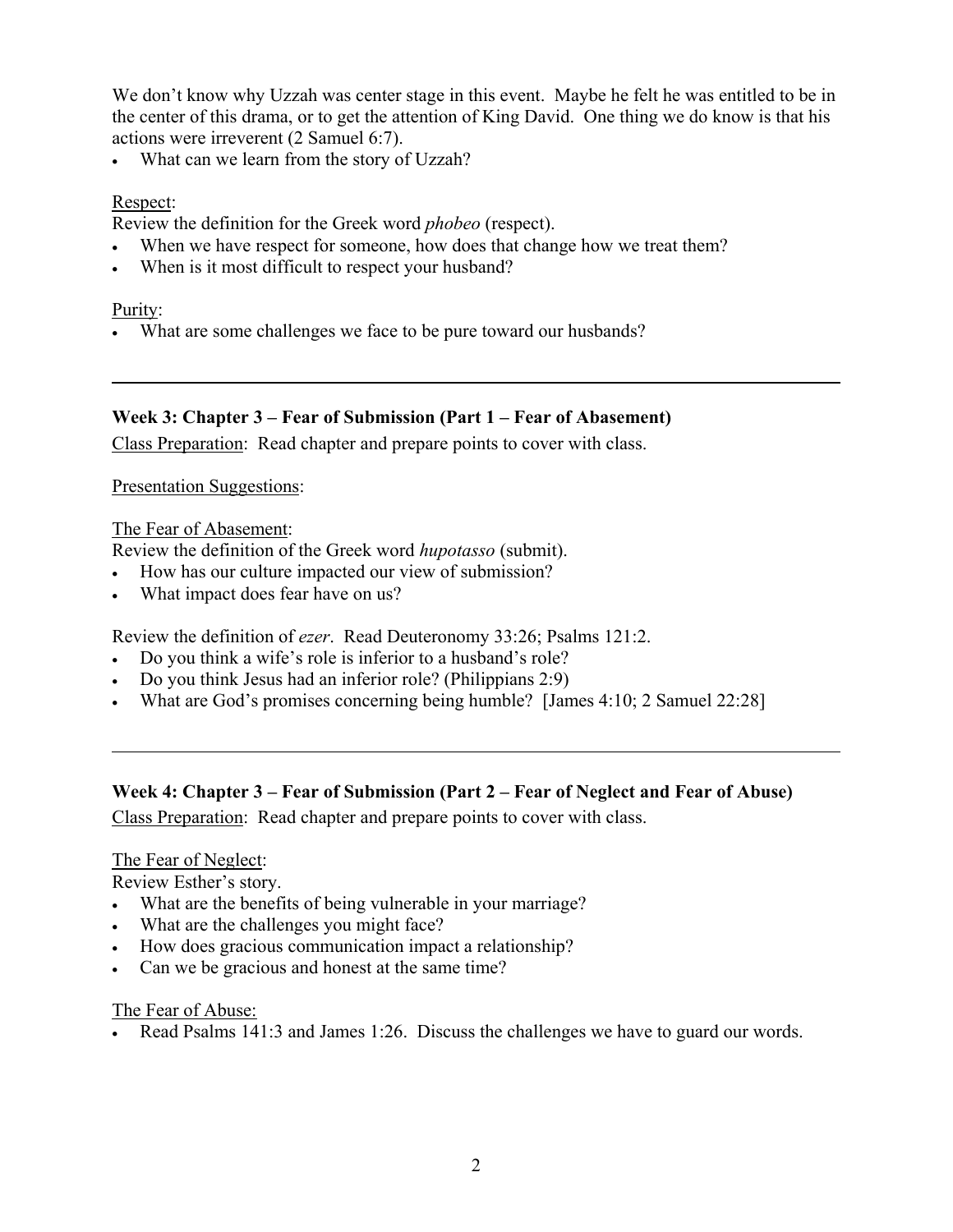## **Week 5: Chapter 4 - Sarah's Daughters Chapter 5 – Why Me**

Class Preparation: Read chapters and prepare points to cover with class.

Presentation Suggestions:

l

l

l

- Why is it hard to submit to someone who is not perfect?
- What impact did Sarah's decision that Abraham should sleep with her maid servant have on their family?
- What are common fears we face, and how can we overcome them?
- How has God's mercy changed you?
- Do you love showing mercy to other people?
- When do you find it difficult to show mercy?

[Encourage a day of fasting (for those who can fast) during this week or special times in prayer with a focus on being more merciful.]

## **Week 6: Chapter 6 – Self-Evaluation (Part 1)**

Class Preparation: Read chapter and prepare points to cover with class.

Presentation Suggestions:

Do I boss my husband?

- Is there an area in which you boss your husband?
- If so, what impact does it have on your husband when you are bossy?
- If you find you are bossy, is there a fear you have that causes you to be bossy?

Consider again the definition for the Greek word *phobeo* (respect) (page 25).

• How would this level of respect help you with bossiness?

### **Week 7: Chapter 6 – Self-Evaluation (Part 2)**

Class Preparation: Read chapter and prepare points to cover with class.

### Presentation Suggestions:

Are my expectations demanding?

- Do you try to orchestrate what your husband gives to you or does for you?
- How does it impact your relationship with him?
- Do special days of celebration cause tension in your marriage? Birthdays? Anniversaries?

Are my words gracious?

• Why are gracious words difficult?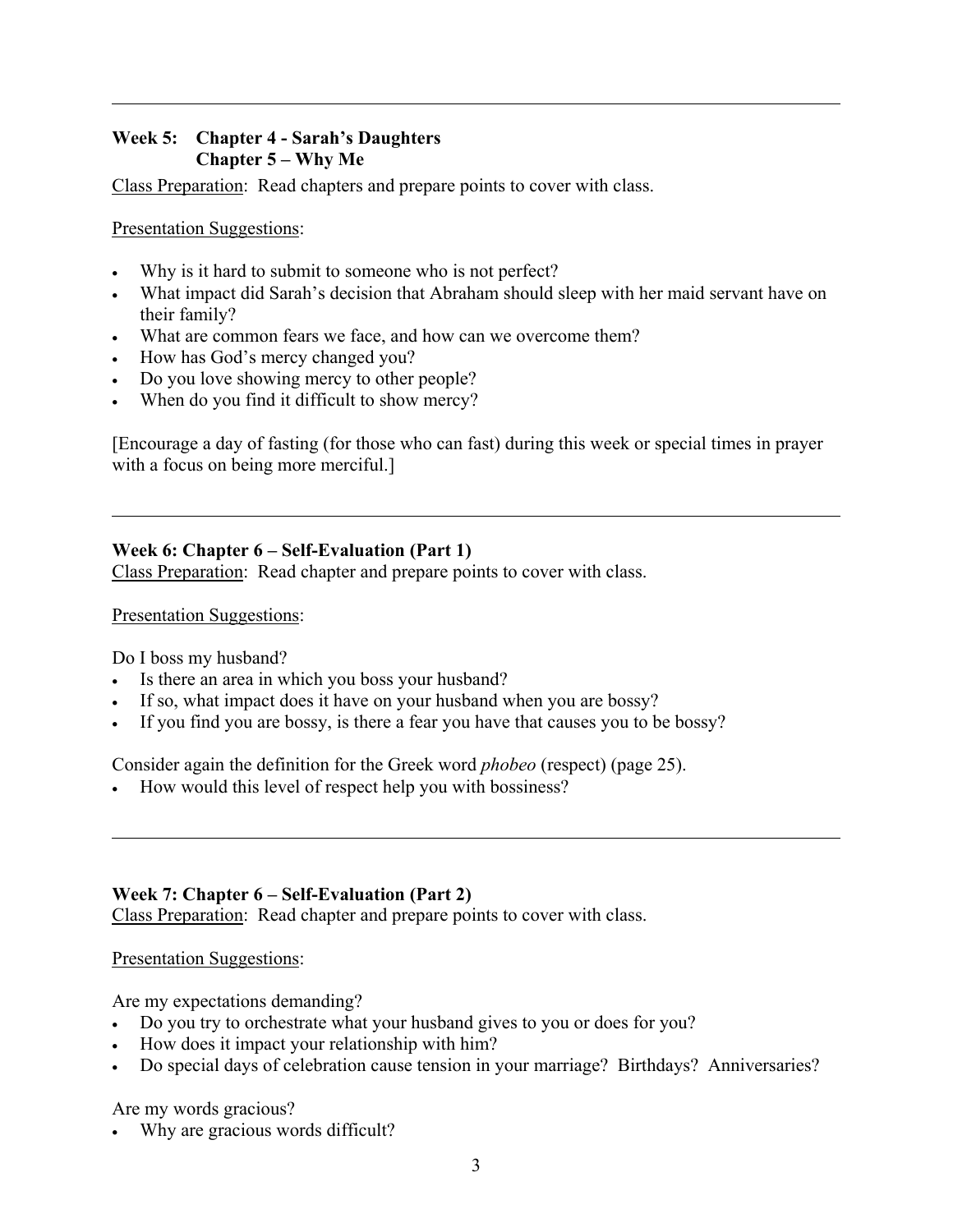- When do you find it the hardest to be gracious in your words?
- Who are you most apt to speak to in a sweet tone?

Assignment: Practice gracious words every day this week.

### **Week 8: Chapter 6 – Self-Evaluation (Part 3)**

Class Preparation: Read chapter and prepare points to cover with class.

Presentation Suggestions:

l

l

Are my emotions controlling me?

Review the definition of the Greek word *sophronos* (self-control).

- How would this quality help us during emotional times?
- What helps you the most to gain self-control over your emotions?

Do I treat him like one of the kids?

• What are ways we might treat our husbands like a child?

Review the definition of the Greek word *phobeo* (respect) (page 25).

- How would our respect help us in dealing with our emotions?
- What fears might we be dealing with when we treat our husbands like a child?

### **Week 9: Chapter 6 – Self-Evaluation (Part 4)**

Class Preparation: Read chapter and prepare points to cover with class.

Presentation Suggestions:

Do I fully submit to his leadership?

- When is it the hardest to "fully" submit?
- What fears make it difficult?

Discuss Sapphira's choice (Acts 5:1-10).

- Why do you think Sapphira agreed to do this?
- Sapphira was held accountable for her part in this deception. What does this teach us about our choices?

Do I let him manage our household?

- Do you see areas in which you don't allow your husband to lead you or your children?
- If so, are you driven by a fear?